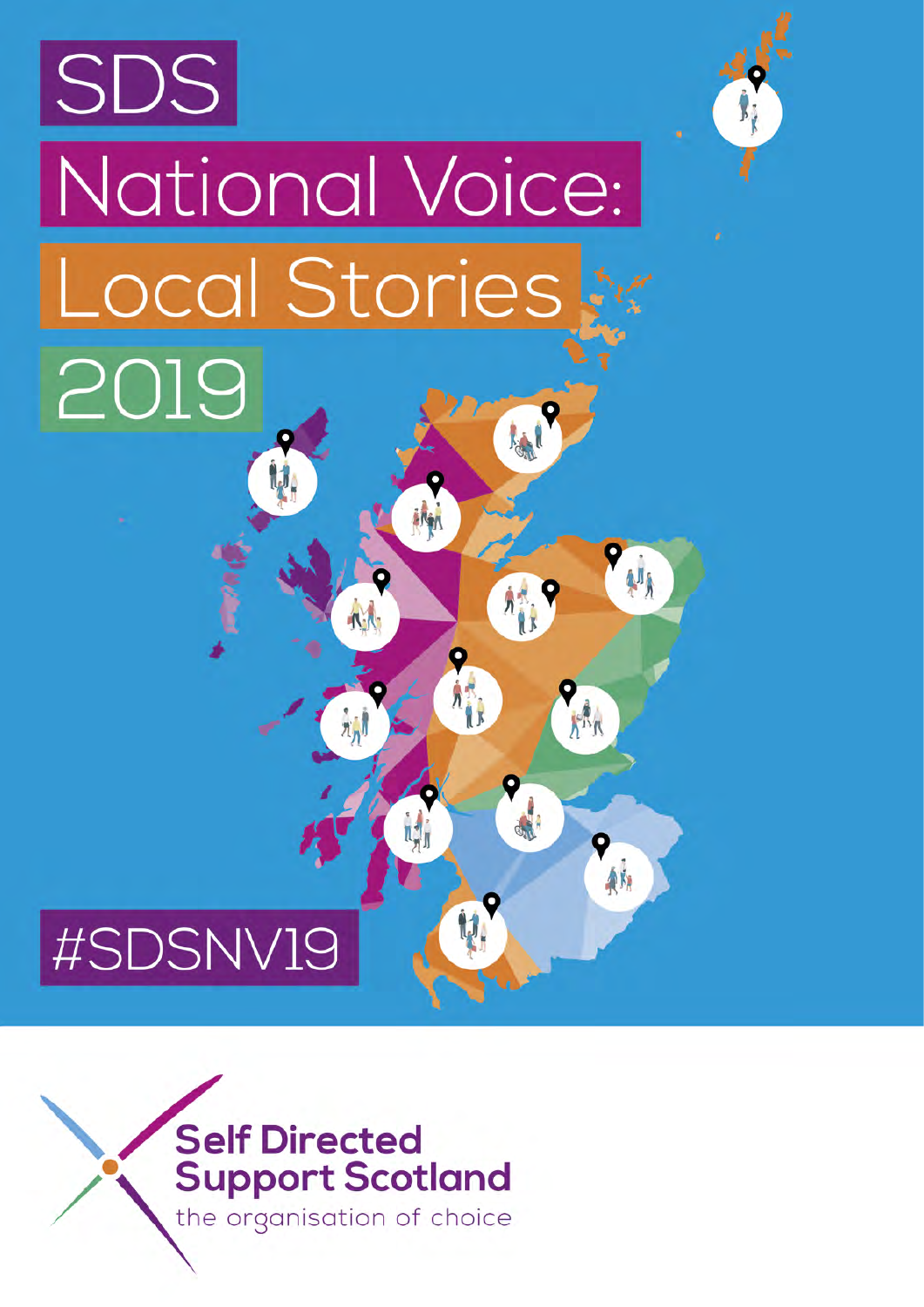## welcome

### **Welcome to SDS National Voice 2019: Local Stories.**

Welcome to SDS National Voice 2019 where we hope, for the second year running, to discuss and promote SDS best practice across Scotland. Last year you told us you want to hear more about local implementation and this has informed 2019's theme 'Local Stories' where we encourage you to share experiences from your local area. Today you will learn more about joint research from ourselves and the Health and Social Care Alliance Scotland: the 'My Support, My Choice' project will examine service user experiences of SDS in a range of Health and Social Care Partnership areas. There will also be an opportunity for anyone accessing social care to have their say by completing a My Support, My Choice survey at our stall.

In terms of Independent Support there have been some really positive developments over the last few months. As of October 2018 Support in the Right Direction (SiRD 2021) funding now reaches 31 of 32 local authority areas meaning more and more people have access to essential Independent Support. Many of these organisations are SDSS members and we are incredibly proud of the work that they are doing. To highlight their work the SDSS team have been busy redeveloping the member website and new database with a supportive search process, that does more to help find and introduce the services on offer from Independent Support organisations.

Other key developments include Scottish Government's commitment in The Programme for Government 2018-19 'Delivering for Today, Investing for Tomorrow' to consider a new national scheme to provide extra financial support to people with the highest social care needs, which I know many of you would welcome. Secondly, as of April 1st free personal care for under 65s will roll out across Scotland.

At SDSS we recognise that whilst SDS is at the heart of Independent Living it is not the full solution and recently we have seen some huge success for the Independent Living movement more generally, such as the recent launch of the Changing Places consultation which we know some of our members campaigned tirelessly for. A Changing Places bathroom will be available at today's event thanks to Pamiloo and we hope there will be many more across Scotland as a result of the consultation.

We recognise the need to ensure that SDS good practice remains at the forefront of our minds especially with adult social care reform on the horizon and we hope that today will be an opportunity to share ideas and learn to everyone's benefit.

#### **The SDS Scotland Team**

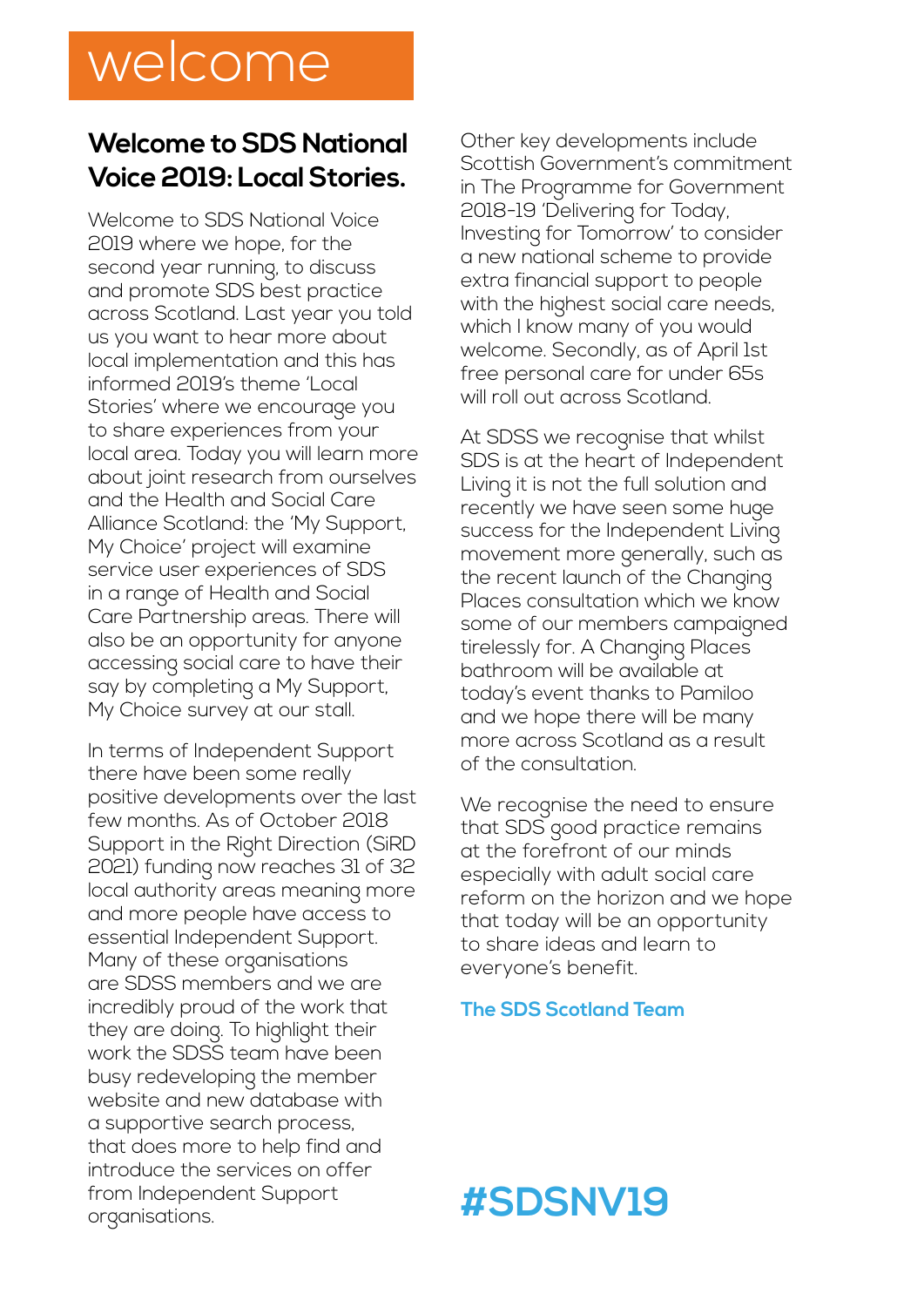# programme

| 9:30  | <b>Registration and refreshments</b>                                                                                                                                                 |
|-------|--------------------------------------------------------------------------------------------------------------------------------------------------------------------------------------|
| 10.00 | Welcome<br>Jess Wade and<br>Florence Garabedian                                                                                                                                      |
| 10.15 | Independent Living: working to a<br>better place & audience questions<br><b>Cabinet Secretary</b><br>for Health and Sport,<br>Jeane Freeman, OBE                                     |
| 11.00 | <b>Morning break</b>                                                                                                                                                                 |
| 11.30 | <b>Introducing the People-Led</b><br><b>Policy Panel</b><br>Deirdre Henderson<br>and Alex Thorburn,<br><b>Inclusion Scotland People-Led</b><br>Policy Panel                          |
| 11.45 | The importance of lived experience:<br>My Support, My Choice<br>Dianne Theakstone, Hannah Tweed<br>and Anne Brown.<br><b>SDSS and the ALLIANCE</b><br>My Support, My Choice research |
| 12.00 | Living life well: a Co-Operative<br>approach to care<br>John Roberts.<br><b>Cheshire Centre for</b><br>Independent Living                                                            |
| 12.15 | Independent Support for SDS<br>and Dementia research<br>Laura Finnan Cowan.<br>Alzheimer Scotland                                                                                    |
| 12.30 | Lunch break with<br><b>National Voice marketplace</b>                                                                                                                                |
| 13.20 | <b>Workshop session 1</b>                                                                                                                                                            |
| 14.25 | <b>Workshop session 2</b>                                                                                                                                                            |
| 15.30 | Q&A panel session<br><b>Submit your questions</b><br>on Twitter using #SDSNVQT                                                                                                       |
| 16.15 | Event close                                                                                                                                                                          |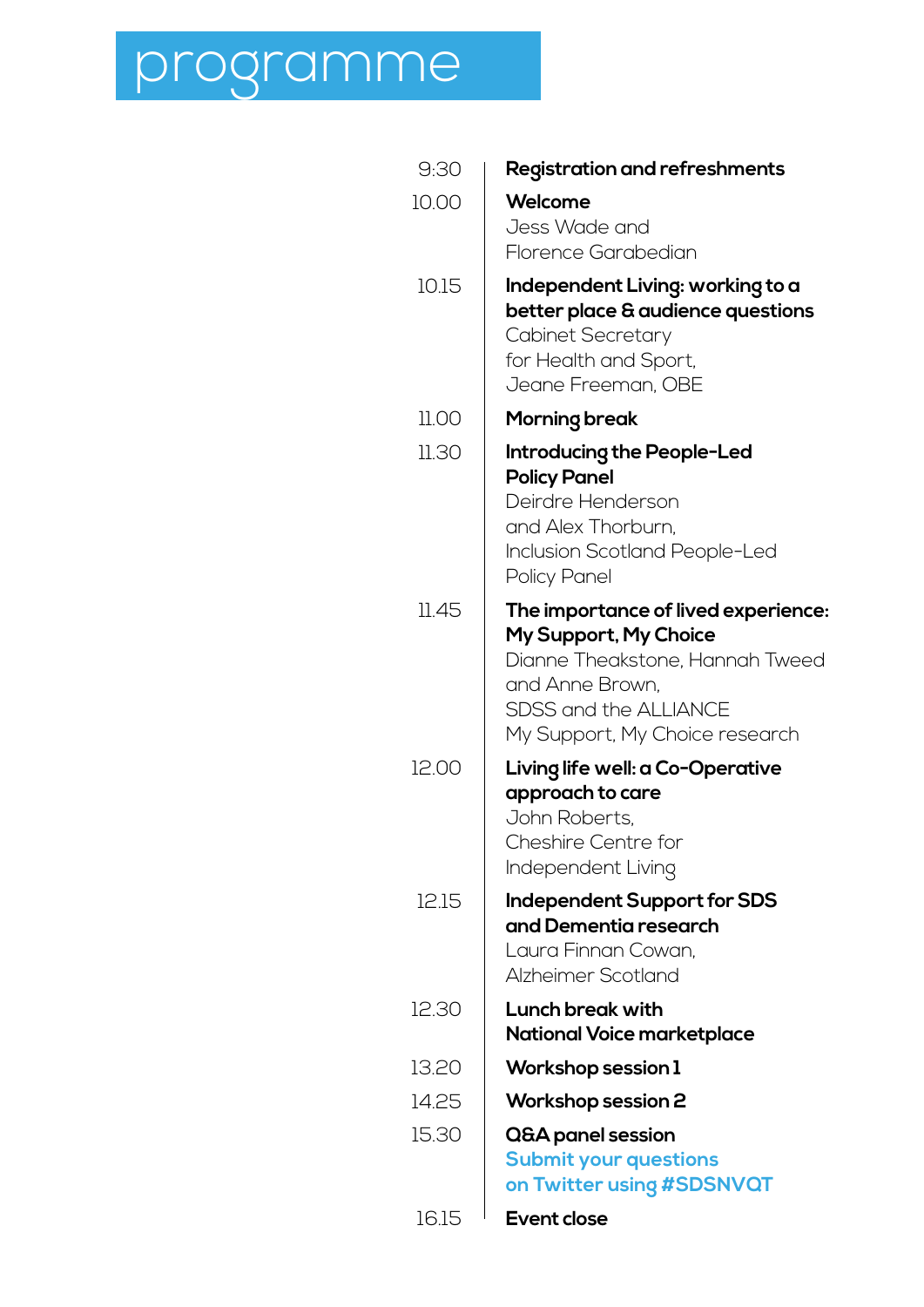## speakers



**Jeane Freeman OBE,** Cabinet Secretary for Health and Sport

SDSS are delighted to welcome Jeane Freeman OBE, Cabinet Secretary for Health and

Sport as SDS National Voice opening speaker. As well as her role as Cabinet Secretary Jeane Freeman is the constituency MSP for Carrick, Cumnock and Doon Valley, and was previously Minister for Social Security.



Self Directed<br>Support Scotland

### **Jess Wade,**

SDSS, Manager

Jess Wade has worked in the Scottish voluntary sector since 2004, when she graduated from the University of

Edinburgh. She is currently Manager at Self Directed Support Scotland (SDSS), working with local disabled people's Self-directed Support organisations throughout the country. She has previously worked in a range of roles in the sector, including fundraising, volunteering and campaigning, is a Trustee of a local family support charity and was appointed to the Board of the Scottish Charity Regulator (OSCR) in 2016. She has a Masters in Public Administration from the University of York and is a long time human rights activist.

### **https://www.sdsscotland.org.uk/ @sdsscot**



#### **Florence Garabedian,**  SDSS Chair and CEO at Lothian Centre for

Inclusive Living



Florence Garabedian has been the Chief Executive of the Lothian

Centre for Inclusive Living (LCiL) since 2008. Florence's experience is rooted in community development and user-led organisations working with minority groups at local, national and international levels. Through LCiL and SDSS she is actively involved in the Independent Living Movement and she currently chairs the SDSS board of trustees.



#### **Deirdre Henderson,** People-Led Policy **Officer**

Inclusion **Scotland** 

Deirdre is Community Education trained and registered as a Public Health Practitioner. She

has lived and worked in both cities and remote rural communities, working in community development, youth work and adult learning. She is passionate about co-production and Human Rights. Her current role with Inclusion Scotland has seen her recruit and facilitate a People-Led Policy Panel of people from across Scotland who use adult social care support to co-produce the reform of adult social care support with the Scottish Government and CoSLA.

**https://inclusionscotland.org/whatwe-do/policy/people-led-policy/**

**@InclusionScot**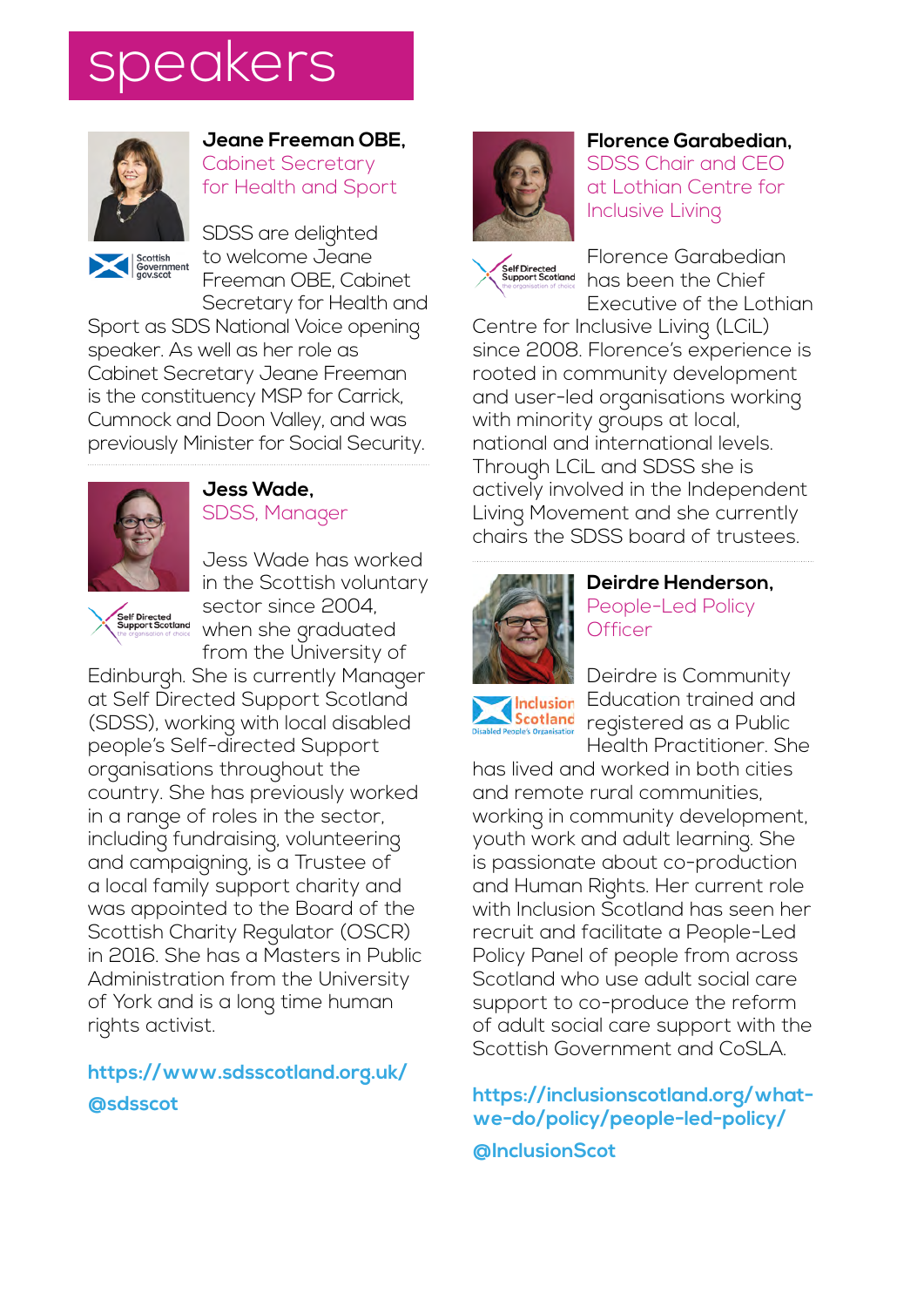

#### **Alex Thorburn,**  People–Led Policy Panel's Core Group

Inclusion **Scotland** 

Alex Thorburn has been involved in the support of Independent Living since 1995, following

a series of 3 strokes 2 years earlier. Since 1998 Alex has been supporting other disabled people through advocacy and is a qualified Independent Living Advocate. Alex is part of the People-Led Policy Panel's Core Group and is also a Peer Researcher for the My Support, My Choice Project.

#### **https://inclusionscotland.org/whatwe-do/policy/people-led-policy/**

#### **@InclusionScot**



#### **John Roberts,**

Cheshire Centre for Independent Living, Care Co-Operative Project Manager



John Roberts is project manager for North

West Care Co-Operative (NWCC) a project funded by Disability Research into Independent Living & Learning (DRILL) to research co-operative models of care. Co-Operative members are in receipt of Direct Payments (and/ or) Personal Health budgets and manage their own care, and the Co-Operative enables them to delegate the burden of the administrative functions associated with managing their care, whilst retaining choice and control over the executive functions associated with directing it.

We aim to enable disabled people to reduce the burden of organising care, replacing it with the opportunity to live life well.

#### **https://www.cheshirecil.org/**



ehotee

**Dr Dianne Theakstone,** SDSS, Service User Experience Research **Officer** 

Dianne is Service User Experiences Research Officer at Self Directed Support Scotland. She comes from a

research background that focuses upon co-production methodology with disabled people and exploring how to improve disabled peoples' access to Independent Living. She recently finished a PhD in Applied Social Sciences at the University of Stirling and is currently working part-time as a researcher on the Match Me project (what works for effective allocations of adapted/ accessible social housing) funded by Disability Research on Independent Living and Learning.

**https://www.sdsscotland.org.uk/ @sdsscot #mysupportmychoice19**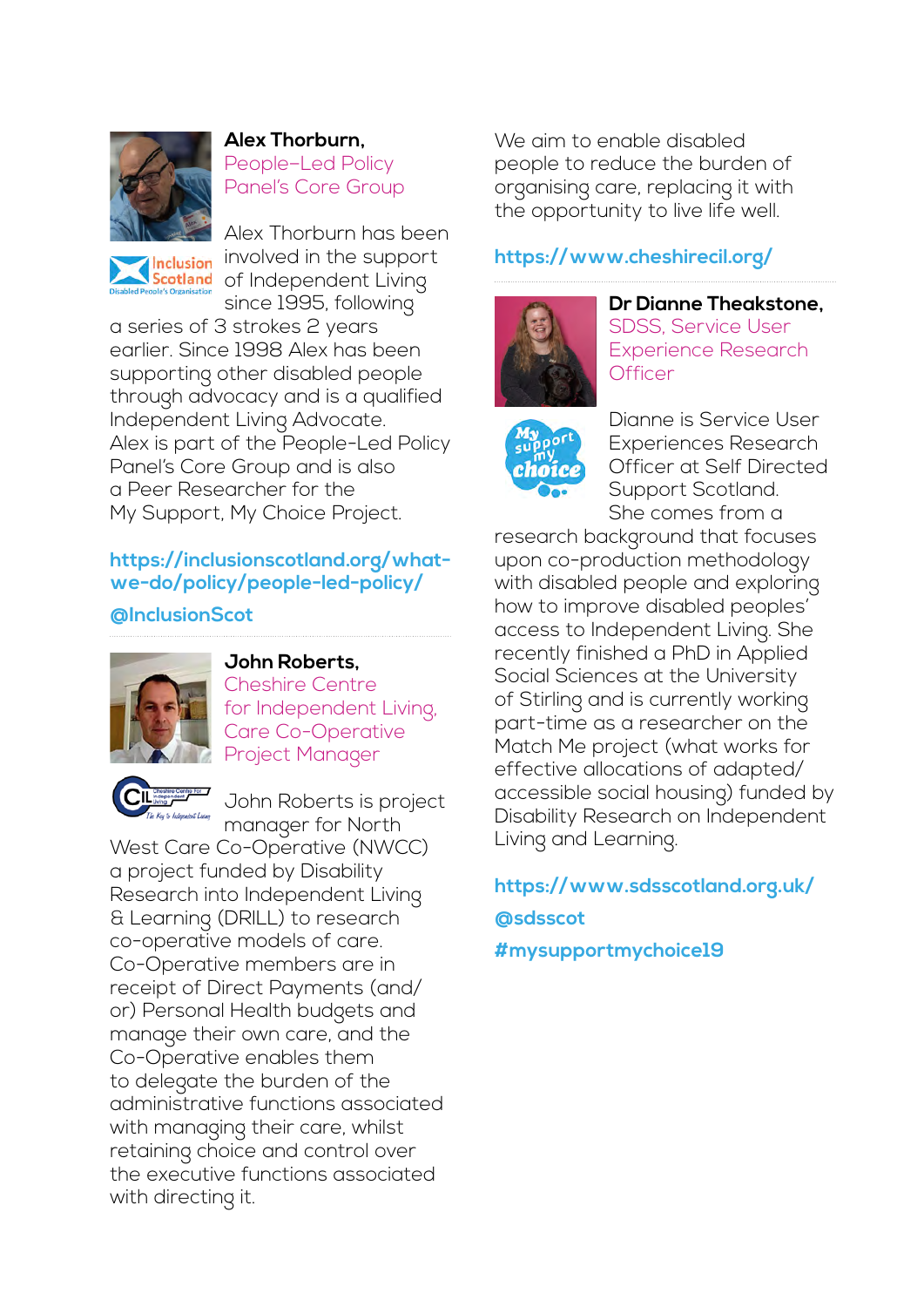

**Dr Hannah Tweed,** Senior Policy Officer, Health and Social Care Alliance Scotland



Hannah is Senior Policy Officer for the Health and Social Care Alliance Scotland. She works across the health and

social care landscape, focusing particularly on social care and Self-directed Support. Previous to starting work at the ALLIANCE Hannah worked for the University of York, researching care in the home as part of the 'Changing Cultures of Care' project (Wellcome/ Academy of Medical Sciences). She obtained her PhD from the University of Glasgow in 2015, where she co-founded the Disability Studies Network and the Medical Humanities Network Glasgow.

### **https://www.alliance-scotland.org.uk @ALLIANCEScot**

#### **#mysupportmychoice19**



**Anne Brown,**  SDSS, My Support,

My Choice Peer Researcher



Anne Brown is a Peer Researcher for the My Support, My Choice project. Anne has MS and lives in Carron,

Falkirk with her husband George. She has two daughters and two granddaughters as well as two dogs. Previously Anne was a Holland and Barrett Manager and also the Area Manager's Assistant. In this role she travelled all over Scotland

and Northern Ireland. Today Anne volunteers for the MS Society in a few roles, mostly through co-hosting "Living well with MS" sessions both face to face and online. Anne is also a volunteer with Riding for the Disabled Association (RDA) and is the West and Central Scotland Regional Participants Representative. Anne enjoys her role as a Peer Researcher but tells us that it has been a real learning experience.

#### **#mysupportmychoice19**



**Laura Finnan Cowan,**  Alzheimer Scotland, Self-directed Support Manager



Laura Finnan Cowan is the Self-directed Support Manager at

Alzheimer Scotland. Laura's vast and varied role means that she is involved in both operational and policy aspects of SDS. A key part of Laura's role is about supporting the Alzheimer Scotland workforce and beyond to be confident in their knowledge of SDS legislation and to support people living with dementia and their carers. Laura strongly believes in the importance of the role of independent support for people as they access and manage SDS, and she is keen to explore this further in the context of dementia.

**https://www.alzscot.org/ information\_and\_resources/ self\_directed\_support\_sds**

**@Lafinnco @alzscot**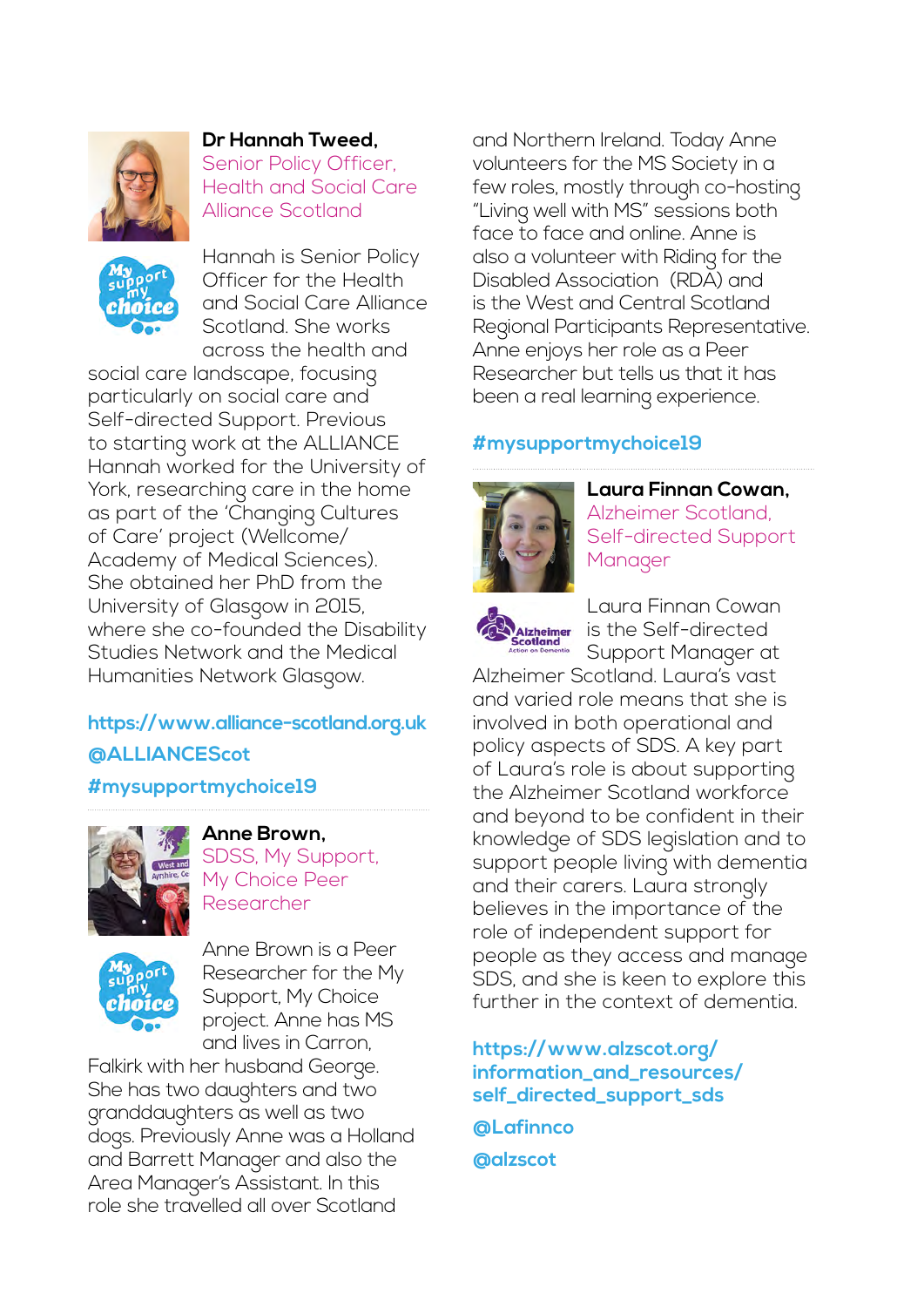# workshops



#### **Game on!**

#### **Take Ctrl South Lanarkshire and South Lanarkshire Health and Social Care Partnership.**

South Lanarkshire Health and Social Care Partnership have developed an interactive board game about SDS. This is a fun way of exploring the SDS journey while engaging with young people and those living with learning disabilities and their carers.

Participants will work their way around the board and discover the advantages and issues surrounding Self-directed Support. Similar to Snakes and Ladders they would move ahead or go back a space depending on which squares they land on. Initially trialled for people with learning disabilities, the game may be used with any care group as the principles behind SDS are the same.

The game will be demonstrated by Caroline who was involved in developing the game along with Andrea Tannahill and Andrea Tallis who are part of the SDS Team within South Lanarkshire.

**http://www.gcil.org.uk/support/ take-control/take-control-southlanarkshire.aspx**

**http://www.slhscp.org.uk/**



**Responsibility and opportunity how do we balance this when choosing option 1?** 

#### **Self Directed Support Forth Valley.**

When choosing Option 1 being aware and knowledgeable of what employer's responsibilities are is a good starting point in making your support arrangements work for you. Let's take a look at the compliance journey and map the way forward.

**http://sdsforthvalley.co.uk/ @ForthSds**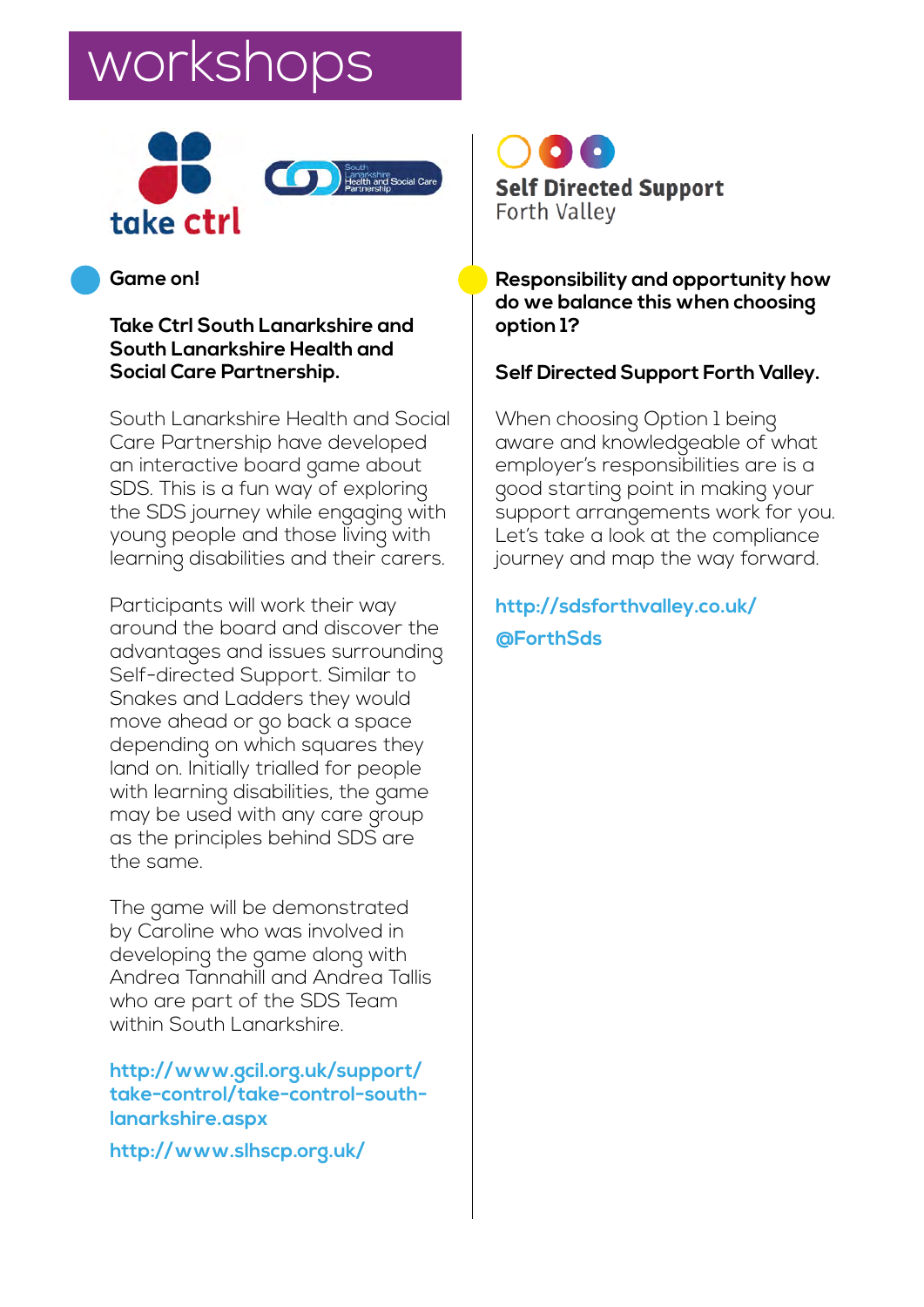# workshops



#### **The Power of Partners.**

#### **In Control Scotland - Partners in Policymaking.**

In this workshop you will find out more about the Partners in Policymaking leadership and development programme for parents of disabled children and for disabled children. You will hear directly from two graduates from the programme about the power of partners, changes they have made and how individuals and family members can plan and imagine better. There will be a chance to reflect on what you have heard and discuss the impact of investing in people with lived experience.

#### **@InControlScot**



#### **Breaking Down Barriers.**

#### **SDS Forum East Renfrewshire.**

SDS Forum East Renfrewshire has been working with approximately 30 clients over the past six months to gather information around common issues people experience when obtaining and maintaining SDS budgets.

Come along to our workshop where the focus will be to identify common problems regarding the implementation and management of Self-directed Support budgets, and look for solutions to overcome these long term.

**https://sdsforumer.org/ @SDSforumER**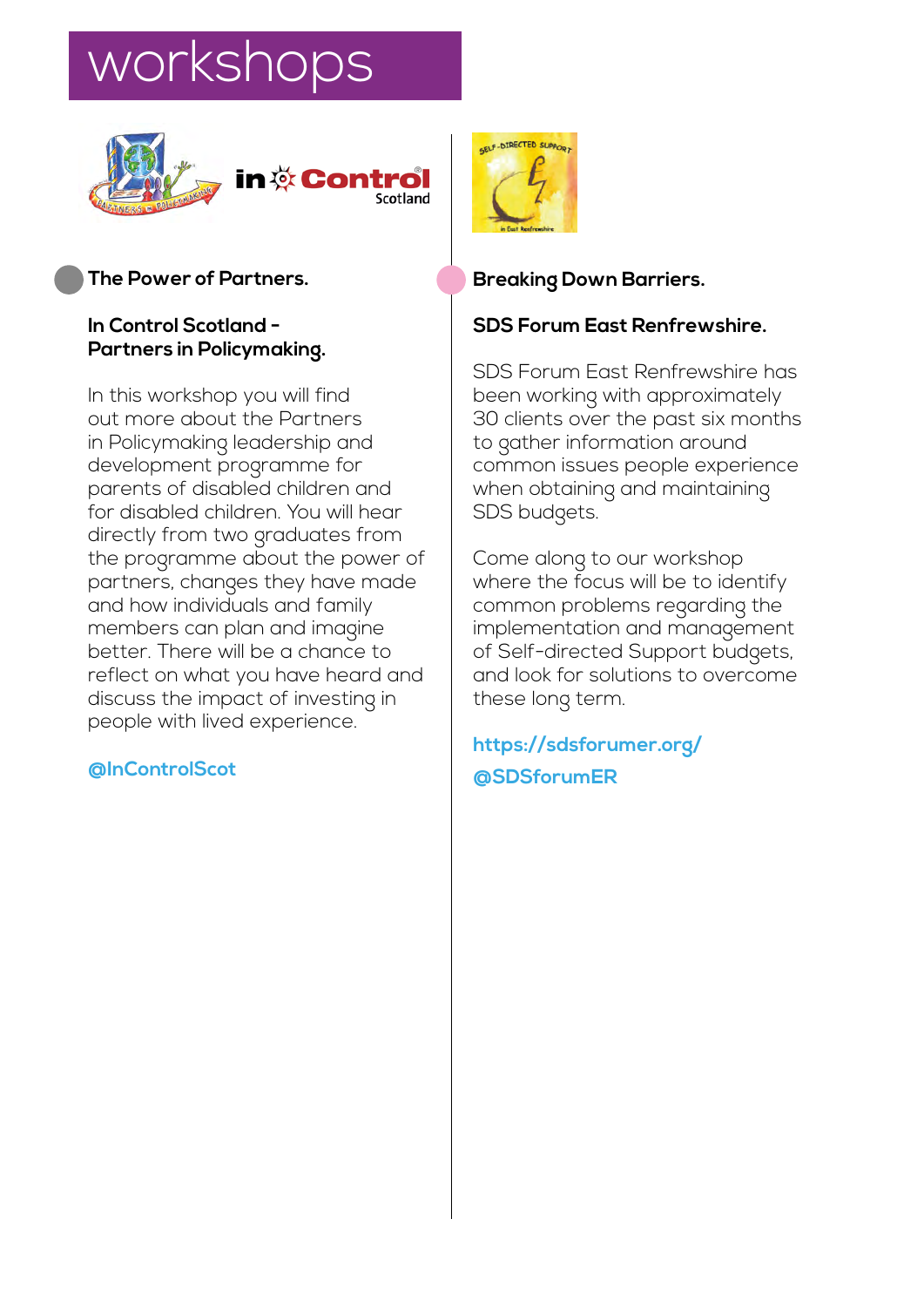

#### **Making Peer Support Work for You.**

#### **Community Contacts and Argyll & Bute HSCP.**

Participants will learn about the values and benefits of good peer support within a local area. Connecting with people with similar experiences can make the process of SDS much easier to navigate and manage. There will be members of the Oban and Mid Argyll Blether Group there to give their personal account of how important this support is to them.

We will also discuss how Peer support can lead to working with the SDS Forum and other organisations such as the HSCP to bring about change to make the SDS process easier to understand.

**http://www.carrgomm.org/ourservices/communities/communitycontacts**



#### **The Employer Quality Standard Journey.**

#### **Self-directed Support Service Dundee and Angus.**

This session will explain the history, development and current testing of the Employment Quality Standard (EQS) followed by an update on the current situation including the number of employers undertaking the Standard and feedback to date. The session will also look at questions such as quality consistency, sustainability of running an EQS programme along with the possibility and associated challenges of sharing the EQS with other interested areas.

**http://directpayments.org/**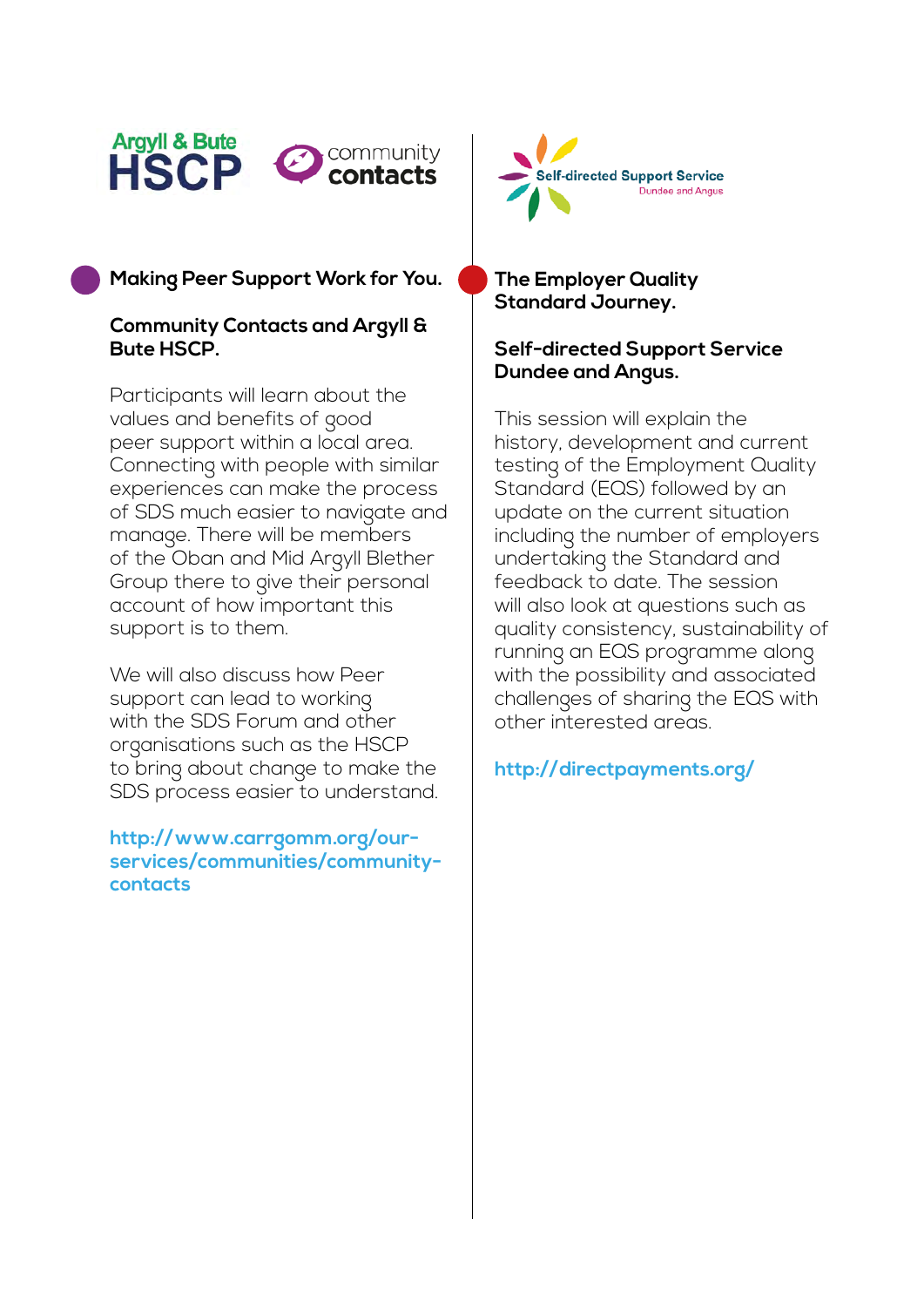

#### **Self-directed Support for unpaid Carers.**

#### **Coalition of Carers in Scotland.**

The Carers (Scotland) Act 2016 which came into effect on 1st April 2018 enhances the rights of unpaid carers to access support. Unpaid carers in Scotland now have the right to access Self-directed Support to meet their eligible needs. But what does this mean in practice? This workshop will look at:

- i. what the new Carers Act legislation means in terms of carers right to access support and SDS;
- ii. explore some scenarios and examples of what SDS for carers looks like/could look like;
- iii. discuss what more needs to be done to increase awareness of carers right to access support (SDS).

The workshop will be interactive and allow opportunities for participants to share and draw upon their own experiences of SDS.

#### **http://www.carersnet.org/ @CarersCoalition**



#### **Forming the SDS Collective.**

#### **Self Directed Support Scotland.**

The SDS Collective is a group of people with a shared interest in improving SDS implementation across Scotland. The Collective exists to address the restrictions on choice and control that are experienced by many people when trying to access and make use of Self-directed Support. During this workshop you'll find out about how the Collective was formed, the Launch Report and how you can get involved with the future work of the Collective.

**https://www.sdsscotland.org.uk/ @sdsscot**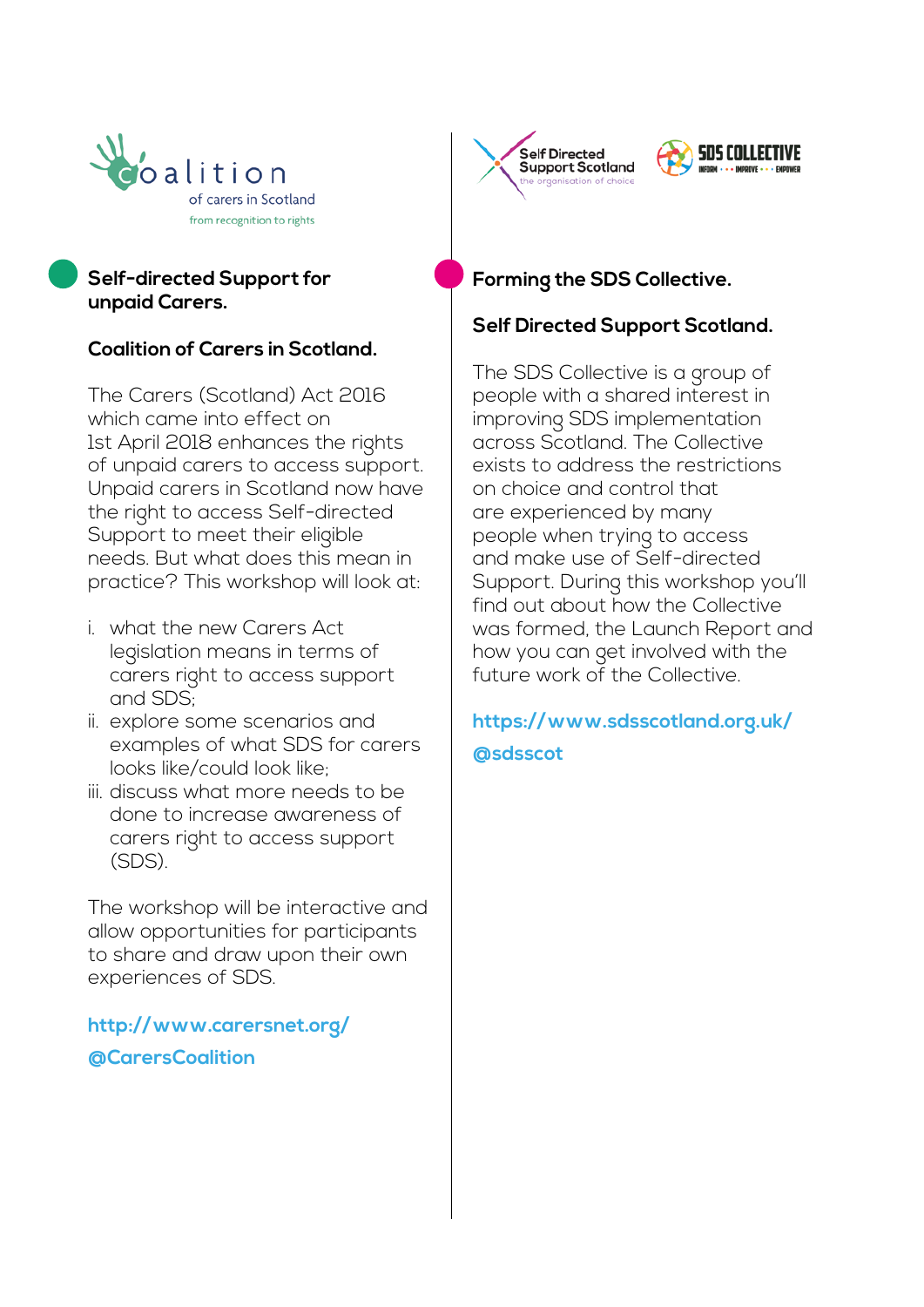## panel members

#### **Jess Wade,**

SDSS, Manager

#### **Florence Garabedian,**

SDSS Chair and CEO at Lothian Centre for Inclusive Living



coalition

#### **Claire Cairns,** Coalition of Carers

Claire Cairns has been the Network Coordinator of the Coalition of Carers in Scotland (COCIS)

since 2005. COCIS is a coalition of carers and local carer organisations which was established in 1995 to facilitate carer engagement in local and national policy formation and service development. COCIS's strapline is 'From Recognition to Rights' and the organisation has a proven track record of bringing the 'carers voice' to national planning and policy initiatives.

Before joining COCIS Claire managed Greater Pollok Carers Centre, providing practical and emotional support to unpaid carers. She also established a young carers service offering peer support groups, educational support and mentoring to young people looking after family members with support needs.

**coalition@carersnet.org www.carersnet.org**



### **Karen Geekie,**

Scottish Government SDS policy Team

Scottish<br>Government<br>gov.scot

Karen Geekie is the Self-directed Support Policy Lead for the Scottish

Government and has been with the team since December 2016 and Scottish Government since 2003. Her previous experience is primarily in community learning and development/adult literacy, with various roles including setting up a professional body for Community Learning and Development (CLD), implementing new legislation, and developing training and support for practitioners. She is professionally qualified in CLD and actively involved with a range of community organisations outside work.